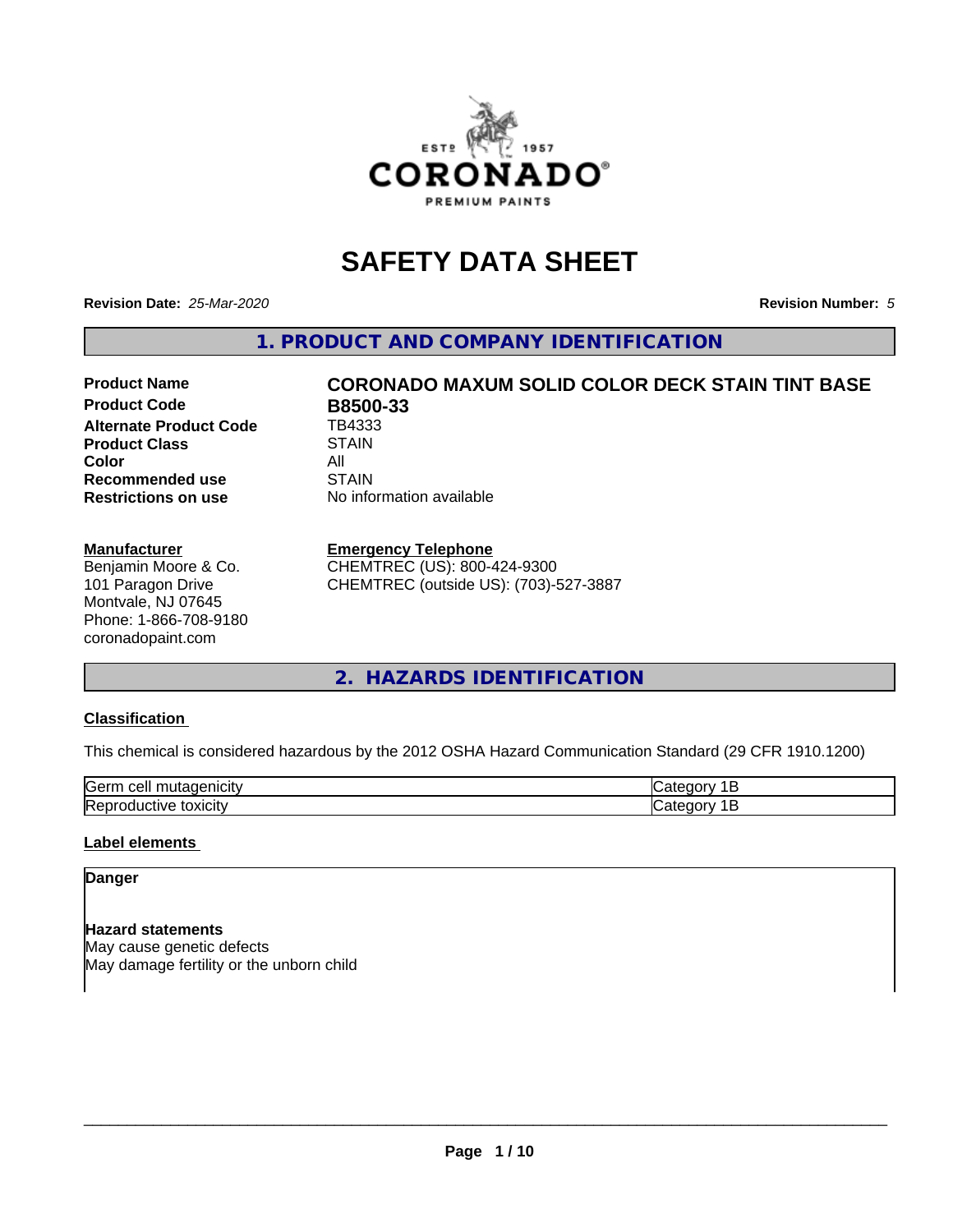

**Appearance** liquid **Odor in the original of the original of the original of the original of the original of the original of the original of the original of the original of the original of the original of the original of t** 

## **Precautionary Statements - Prevention**

Obtain special instructions before use Do not handle until all safety precautions have been read and understood Use personal protective equipment as required

## **Precautionary Statements - Response**

IF exposed or concerned: Get medical advice/attention

## **Precautionary Statements - Storage**

Store locked up

#### **Precautionary Statements - Disposal**

Dispose of contents/container to an approved waste disposal plant

#### **Hazards not otherwise classified (HNOC)**

Not applicable

#### **Other information**

No information available

## **3. COMPOSITION INFORMATION ON COMPONENTS**

| <b>Chemical name</b>                         | CAS No.       | Weight-%    |
|----------------------------------------------|---------------|-------------|
| Titanium dioxide                             | 13463-67-7    | $10 - 15$   |
| Nepheline syenite                            | 37244-96-5    | $5 - 10$    |
| 2-Butoxyethanol                              | 111-76-2      | $-5$        |
| Propylene glycol                             | $57 - 55 - 6$ | - 5         |
| Kaolin                                       | 1332-58-7     | - 5         |
| Sodium C14-C16 olefin sulfonate              | 68439-57-6    | $0.1 - 0.5$ |
| Carbamic acid, 1H-benzimidazol-2-yl-, methyl | 10605-21-7    | $0.1 - 0.5$ |
| ester                                        |               |             |

## **4. FIRST AID MEASURES**

| <b>General Advice</b> | If symptoms persist, call a physician. Show this safety data sheet to the doctor in<br>attendance. |
|-----------------------|----------------------------------------------------------------------------------------------------|
| <b>Eye Contact</b>    | Rinse thoroughly with plenty of water for at least 15 minutes and consult a<br>physician.          |
| <b>Skin Contact</b>   | Wash off immediately with soap and plenty of water while removing all                              |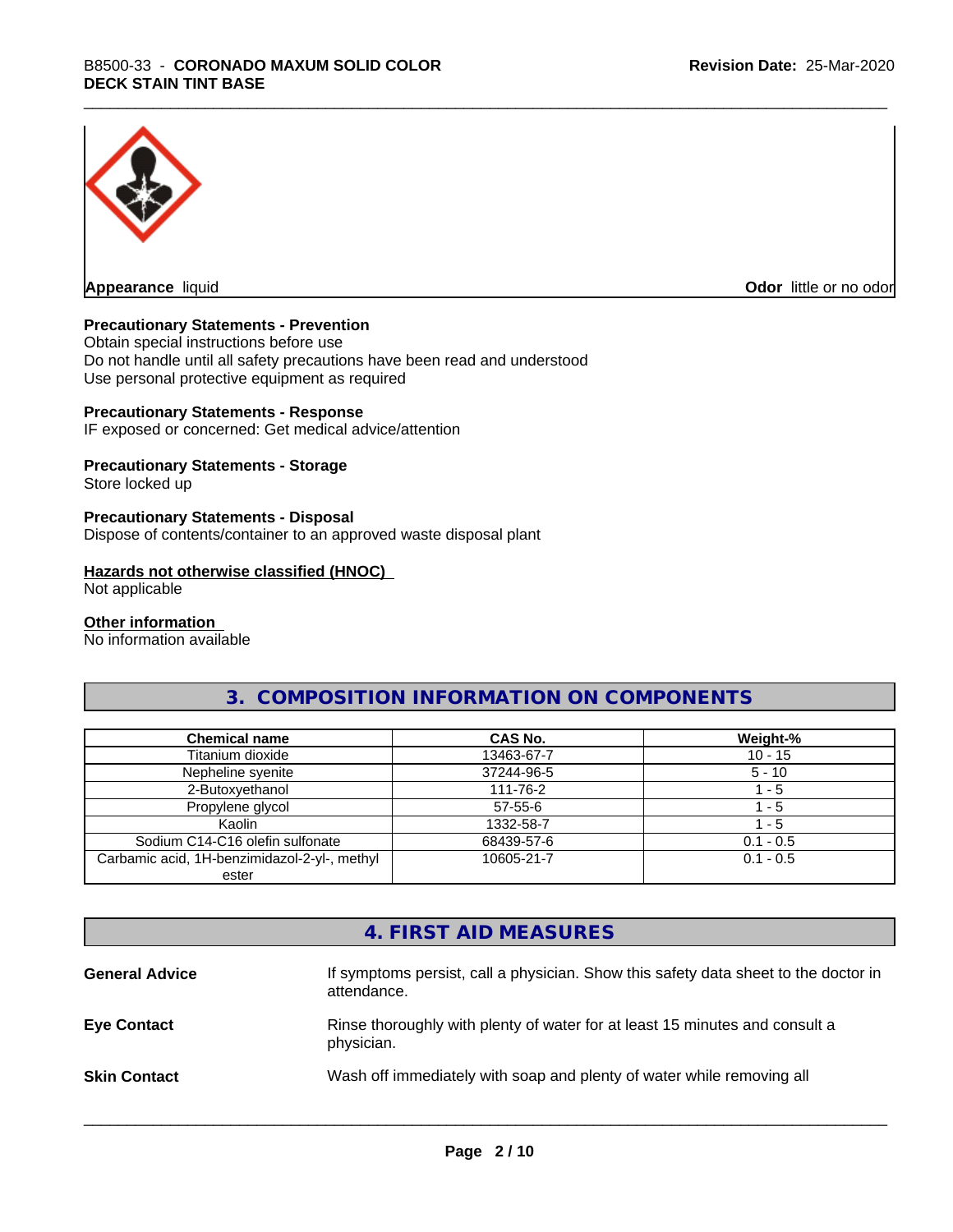|                                                                         |                                                               | contaminated clothes and shoes.                                      |                                                                                  |                                                                                                                 |  |  |
|-------------------------------------------------------------------------|---------------------------------------------------------------|----------------------------------------------------------------------|----------------------------------------------------------------------------------|-----------------------------------------------------------------------------------------------------------------|--|--|
| Inhalation                                                              |                                                               | Move to fresh air. If symptoms persist, call a physician.            |                                                                                  |                                                                                                                 |  |  |
| Ingestion                                                               |                                                               | if necessary.                                                        | Clean mouth with water and afterwards drink plenty of water. Consult a physician |                                                                                                                 |  |  |
| <b>Most Important</b>                                                   | <b>Symptoms/Effects</b>                                       | None known.                                                          |                                                                                  |                                                                                                                 |  |  |
|                                                                         | <b>Notes To Physician</b>                                     |                                                                      | Treat symptomatically.                                                           |                                                                                                                 |  |  |
|                                                                         |                                                               | 5. FIRE-FIGHTING MEASURES                                            |                                                                                  |                                                                                                                 |  |  |
|                                                                         | <b>Suitable Extinguishing Media</b>                           |                                                                      |                                                                                  | Use extinguishing measures that are appropriate to local<br>circumstances and the surrounding environment.      |  |  |
|                                                                         |                                                               | Protective equipment and precautions for firefighters                | and full protective gear.                                                        | As in any fire, wear self-contained breathing apparatus<br>pressure-demand, MSHA/NIOSH (approved or equivalent) |  |  |
| <b>Specific Hazards Arising From The Chemical</b>                       |                                                               | Closed containers may rupture if exposed to fire or<br>extreme heat. |                                                                                  |                                                                                                                 |  |  |
|                                                                         | <b>Sensitivity to mechanical impact</b>                       |                                                                      | No                                                                               |                                                                                                                 |  |  |
|                                                                         | Sensitivity to static discharge                               |                                                                      | No                                                                               |                                                                                                                 |  |  |
| <b>Flash Point Data</b><br><b>Method</b>                                | Flash point (°F)<br>Flash Point (°C)                          |                                                                      | Not applicable<br>Not applicable<br>Not applicable                               |                                                                                                                 |  |  |
|                                                                         | <b>Flammability Limits In Air</b>                             |                                                                      |                                                                                  |                                                                                                                 |  |  |
|                                                                         | Lower flammability limit:<br><b>Upper flammability limit:</b> |                                                                      | Not applicable<br>Not applicable                                                 |                                                                                                                 |  |  |
| <u>NFPA</u>                                                             | Health: 2                                                     | Flammability: 0                                                      | Instability: 0                                                                   | <b>Special: Not Applicable</b>                                                                                  |  |  |
| <b>NFPA Legend</b><br>0 - Not Hazardous<br>1 - Slightly<br>$2$ Moderate |                                                               |                                                                      |                                                                                  |                                                                                                                 |  |  |

- 2 Moderate
- 3 High
- 4 Severe

*The ratings assigned are only suggested ratings, the contractor/employer has ultimate responsibilities for NFPA ratings where this system is used.*

*Additional information regarding the NFPA rating system is available from the National Fire Protection Agency (NFPA) at www.nfpa.org.*

## **6. ACCIDENTAL RELEASE MEASURES**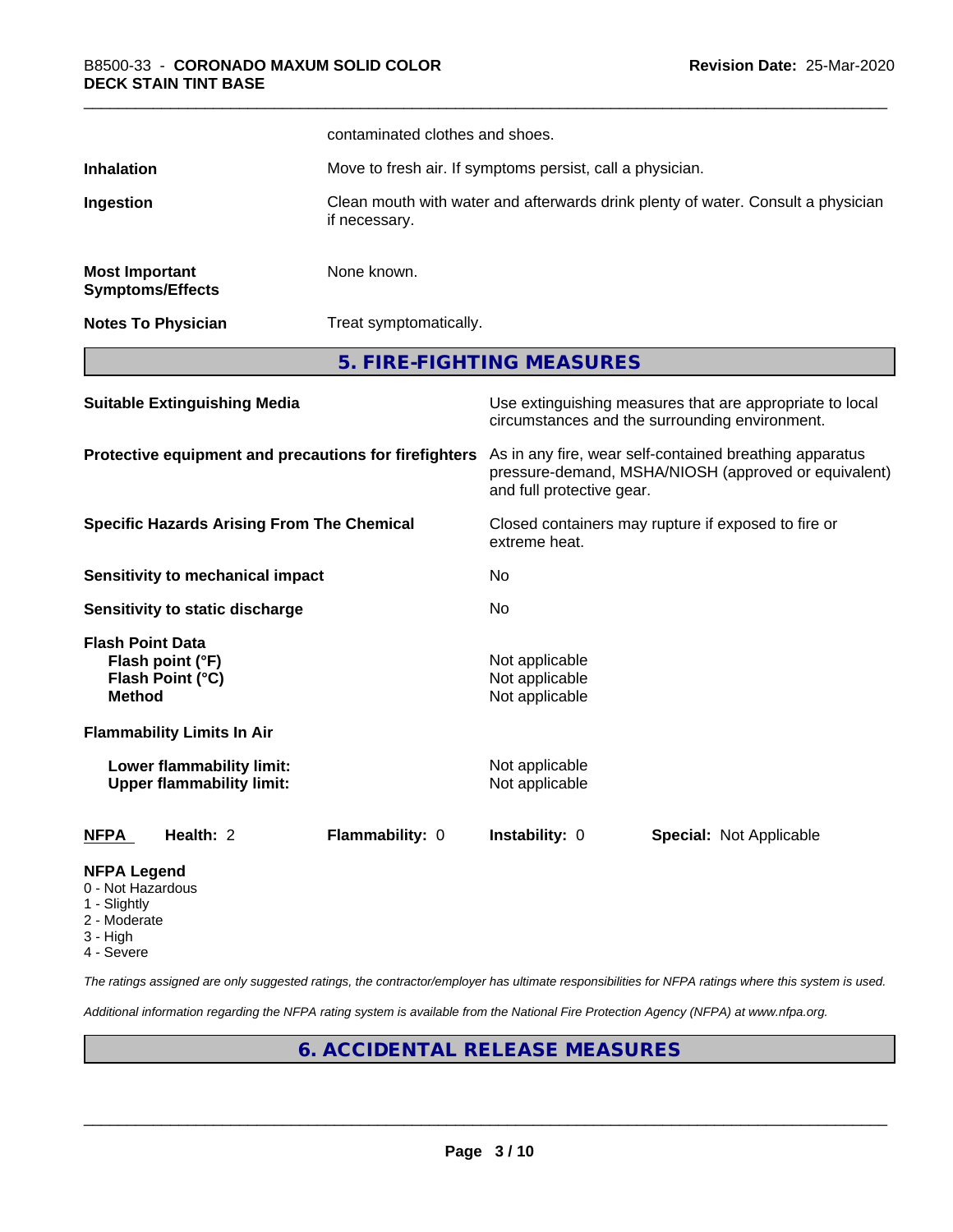| Avoid contact with skin, eyes and clothing. Ensure adequate ventilation.                                                                                                         |
|----------------------------------------------------------------------------------------------------------------------------------------------------------------------------------|
| Prevent further leakage or spillage if safe to do so.                                                                                                                            |
| See Section 12 for additional Ecological Information.                                                                                                                            |
| Soak up with inert absorbent material. Sweep up and shovel into suitable<br>containers for disposal.                                                                             |
| 7. HANDLING AND STORAGE                                                                                                                                                          |
| Avoid contact with skin, eyes and clothing. Avoid breathing vapors, spray mists or<br>sanding dust. In case of insufficient ventilation, wear suitable respiratory<br>equipment. |
| Keep container tightly closed. Keep out of the reach of children.                                                                                                                |
| No information available                                                                                                                                                         |
|                                                                                                                                                                                  |

**8. EXPOSURE CONTROLS/PERSONAL PROTECTION**

## **Exposure Limits**

| <b>Chemical name</b> | <b>ACGIH TLV</b>                           | <b>OSHA PEL</b>                   |
|----------------------|--------------------------------------------|-----------------------------------|
| Titanium dioxide     | TWA: $10 \text{ mg/m}^3$                   | 15 mg/m $3$ - TWA                 |
| 2-Butoxyethanol      | TWA: 20 ppm                                | 50 ppm - TWA                      |
|                      |                                            | 240 mg/m <sup>3</sup> - TWA       |
|                      |                                            | prevent or reduce skin absorption |
| Kaolin               | TWA: $2 \text{ mg/m}^3$ particulate matter | 15 mg/m <sup>3</sup> - TWA        |
|                      | containing no asbestos and <1%             | $5 \text{ mg/m}^3$ - TWA          |
|                      | crystalline silica, respirable particulate |                                   |
|                      | matter                                     |                                   |

## **Legend**

ACGIH - American Conference of Governmental Industrial Hygienists Exposure Limits OSHA - Occupational Safety & Health Administration Exposure Limits N/E - Not Established

| Ensure adequate ventilation, especially in confined areas.                                                                                                                                                                                                                                                                                                          |
|---------------------------------------------------------------------------------------------------------------------------------------------------------------------------------------------------------------------------------------------------------------------------------------------------------------------------------------------------------------------|
|                                                                                                                                                                                                                                                                                                                                                                     |
| Safety glasses with side-shields.                                                                                                                                                                                                                                                                                                                                   |
| Protective gloves and impervious clothing.                                                                                                                                                                                                                                                                                                                          |
| Use only with adequate ventilation. In operations where exposure limits are<br>exceeded, use a NIOSH approved respirator that has been selected by a<br>technically qualified person for the specific work conditions. When spraying the<br>product or applying in confined areas, wear a NIOSH approved respirator<br>specified for paint spray or organic vapors. |
| Avoid contact with skin, eyes and clothing. Remove and wash contaminated<br>clothing before re-use. Wash thoroughly after handling.                                                                                                                                                                                                                                 |
|                                                                                                                                                                                                                                                                                                                                                                     |

## **9. PHYSICAL AND CHEMICAL PROPERTIES**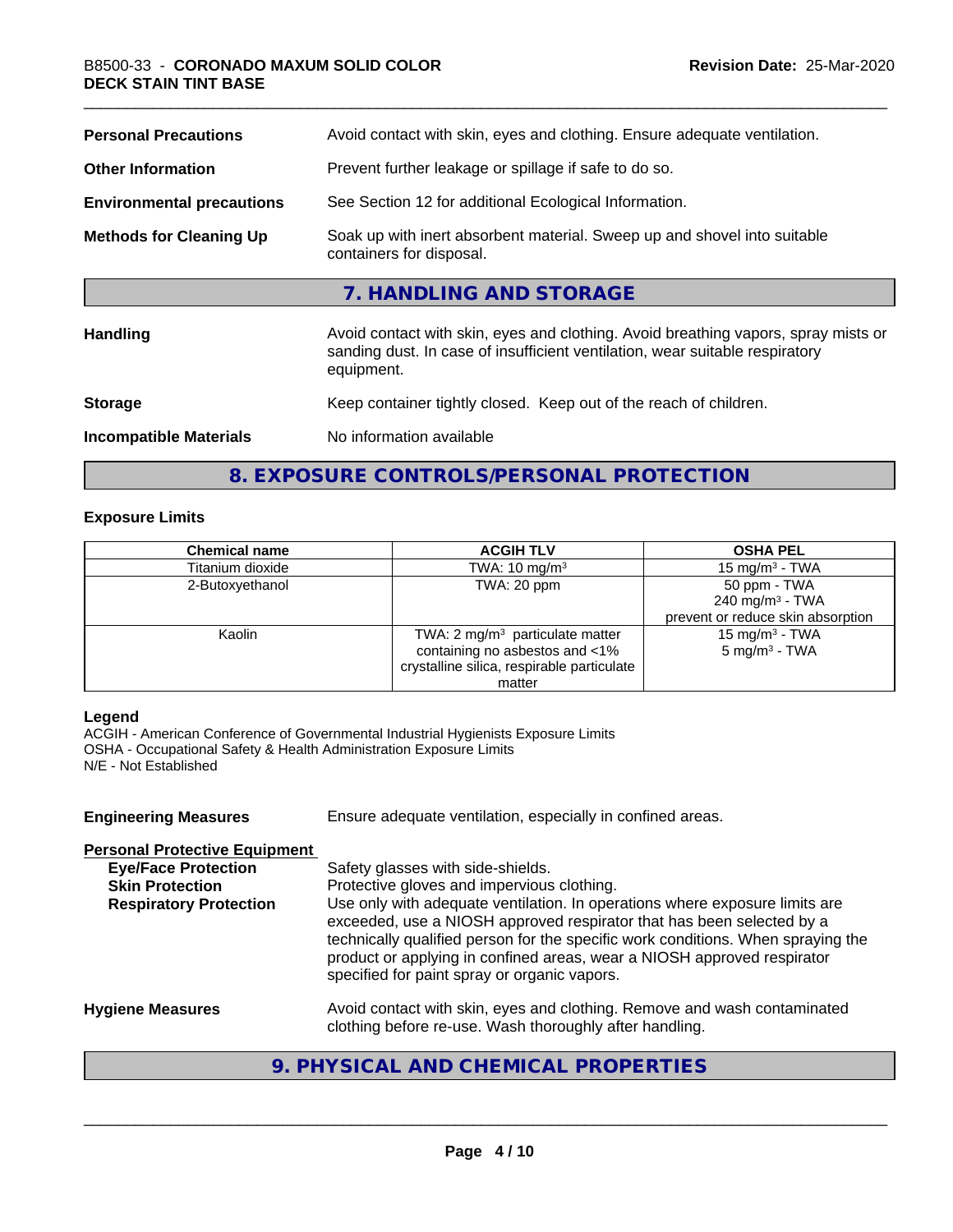**Appearance** liquid<br> **Odor** little c **Odor Threshold**<br> **Density (Ibs/qal)**<br> **Density (Ibs/qal)**<br> **Compared Alternation available**<br>
10.4 - 10.5 **Density (lbs/gal) Specific Gravity** 1.24 - 1.26 **pH** No information available **Viscosity (cps)** No information available Notice 1, 1999 **Solubility(ies)** No information available in the solution of the solution of the solution available in the solution of the solution of the solution of the solution of the solution of the solution of the solution of the so **Water solubility** No information available **Evaporation Rate No information available No information available Vapor pressure** No information available in the North American Monte available in the North American available **Vapor density**<br> **We Solids**<br>
We Solid Wi, % Solids
2018 **Wt. % Solids** 45 - 55 **Vol. % Solids Wt. % Volatiles** 45 - 55 **Vol. % Volatiles** 55 - 65 **VOC Regulatory Limit (g/L)** <250 **Boiling Point (°F)** 212 **Boiling Point (°C) Freezing point (°F)** 32 **Freezing Point (°C)** 0 **Flash point (°F)** Not applicable **Flash Point (°C) Method** Not applicable<br> **Flammability (solid, gas)** Not applicable Not applicable **Flammability** (solid, gas) **Upper flammability limit:**<br> **Lower flammability limit:**<br>
Not applicable<br>
Not applicable **Lower flammability limit:**<br> **Autoignition Temperature (°F)** Not applicable Not applicable **Autoignition Temperature (°F) Autoignition Temperature (°C)** No information available **Decomposition Temperature (°F)** No information available **Decomposition Temperature (°C)** No information available **Partition coefficient** No information available

little or no odor

## **10. STABILITY AND REACTIVITY**

| <b>Reactivity</b>                         | Not Applicable                           |
|-------------------------------------------|------------------------------------------|
| <b>Chemical Stability</b>                 | Stable under normal conditions.          |
| <b>Conditions to avoid</b>                | Prevent from freezing.                   |
| <b>Incompatible Materials</b>             | No materials to be especially mentioned. |
| <b>Hazardous Decomposition Products</b>   | None under normal use.                   |
| <b>Possibility of hazardous reactions</b> | None under normal conditions of use.     |

## **11. TOXICOLOGICAL INFORMATION**

**Product Information**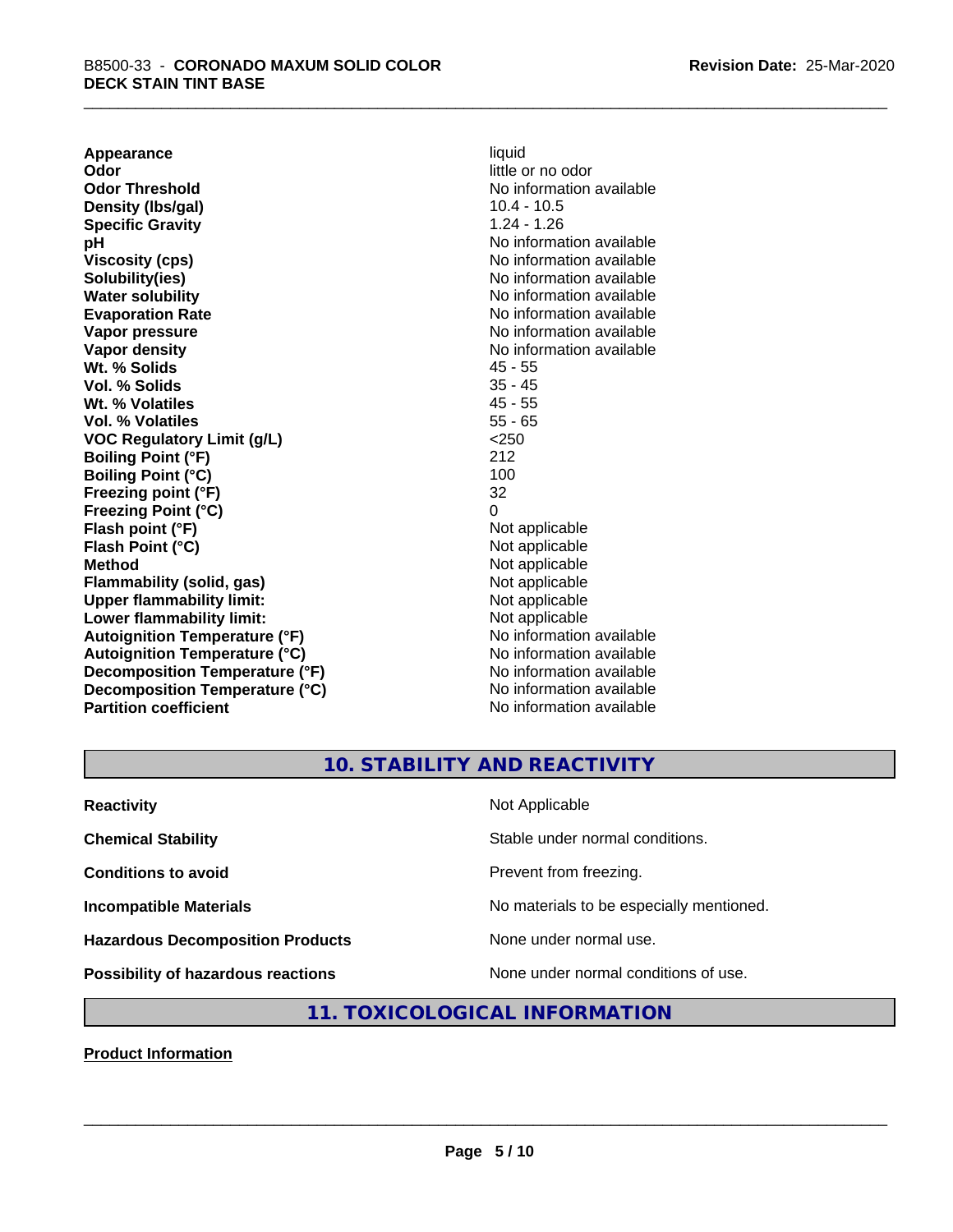| Information on likely routes of exposure |                                                                                                                 |
|------------------------------------------|-----------------------------------------------------------------------------------------------------------------|
| <b>Principal Routes of Exposure</b>      | Eye contact, skin contact and inhalation.                                                                       |
| <b>Acute Toxicity</b>                    |                                                                                                                 |
| <b>Product Information</b>               | No information available                                                                                        |
|                                          | Symptoms related to the physical, chemical and toxicological characteristics                                    |
| <b>Symptoms</b>                          | No information available                                                                                        |
|                                          | Delayed and immediate effects as well as chronic effects from short and long-term exposure                      |
| Eye contact                              | May cause slight irritation.                                                                                    |
| <b>Skin contact</b>                      | Substance may cause slight skin irritation. Prolonged or repeated contact may dry<br>skin and cause irritation. |
| <b>Inhalation</b>                        | May cause irritation of respiratory tract.                                                                      |
| Ingestion                                | Ingestion may cause gastrointestinal irritation, nausea, vomiting and diarrhea.                                 |
| <b>Sensitization</b>                     | No information available                                                                                        |
| <b>Neurological Effects</b>              | No information available.                                                                                       |
| <b>Mutagenic Effects</b>                 | Suspected of causing genetic defects.                                                                           |
| <b>Reproductive Effects</b>              | May damage fertility or the unborn child.                                                                       |
| <b>Developmental Effects</b>             | No information available.                                                                                       |
| <b>Target organ effects</b>              | No information available.                                                                                       |
| <b>STOT - single exposure</b>            | No information available.                                                                                       |
| <b>STOT - repeated exposure</b>          | No information available.                                                                                       |
| Other adverse effects                    | No information available.                                                                                       |
| <b>Aspiration Hazard</b>                 | No information available                                                                                        |

## **Numerical measures of toxicity**

**The following values are calculated based on chapter 3.1 of the GHS document**

| ATEmix (oral)                        | 8973 mg/ka  |
|--------------------------------------|-------------|
| ATEmix (dermal)                      | 22265 mg/kg |
| <b>ATEmix (inhalation-dust/mist)</b> | 31.3 ma/L   |
| <b>ATEmix (inhalation-vapor)</b>     | 229.9 ma/L  |

## **Component Information**

| Chemical name                                                       | Oral LD50                                    | Dermal LD50                                                          | <b>Inhalation LC50</b> |
|---------------------------------------------------------------------|----------------------------------------------|----------------------------------------------------------------------|------------------------|
| Titanium dioxide<br>13463-67-7                                      | $> 10000$ mg/kg (Rat)                        | $\overline{\phantom{0}}$                                             |                        |
| 2-Butoxyethanol<br>111-76-2                                         | $= 1300$ mg/kg (Rat)                         | $>$ 2000 mg/kg (Rabbit)                                              | $>$ 4.9 mg/L (Rat) 3H  |
| Propylene glycol<br>$57 - 55 - 6$                                   | $= 20$ g/kg (Rat)                            | $= 20800$ mg/kg (Rabbit)                                             |                        |
| Kaolin<br>1332-58-7                                                 | $> 5000$ mg/kg (Rat)                         | $>$ 5000 mg/kg (Rat)                                                 |                        |
| Sodium C14-C16 olefin sulfonate<br>68439-57-6                       | $= 2220$ mg/kg (Rat)                         | $> 740$ mg/kg (Rabbit)                                               |                        |
| Carbamic acid.<br>1H-benzimidazol-2-yl-, methyl ester<br>10605-21-7 | $>$ 5050 mg/kg (Rat)<br>$= 6400$ mg/kg (Rat) | $\cdot$ 10000 mg/kg (Rabbit) = 2 g/kg<br>$Rat$ = 8500 mg/kg (Rabbit) |                        |

## **Chronic Toxicity**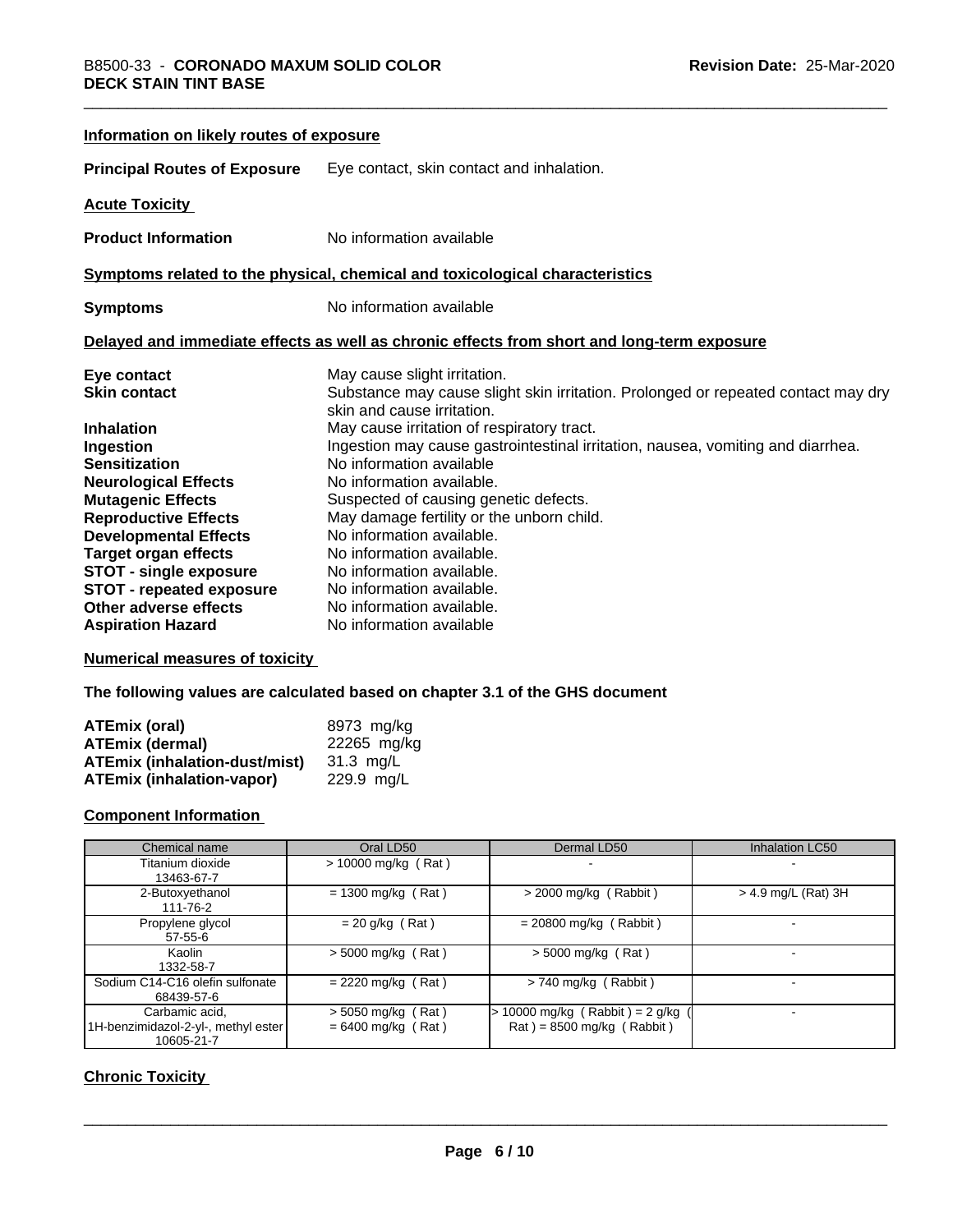## **Carcinogenicity**

*The information below indicateswhether each agency has listed any ingredient as a carcinogen:.*

| <b>Chemical name</b>                       | <b>IARC</b>                     | <b>NTP</b> | <b>OSHA</b> |
|--------------------------------------------|---------------------------------|------------|-------------|
|                                            | .<br>2R<br>Possible Human<br>40 |            | Listed<br>. |
| . . <del>. .</del><br>dioxide<br>I itanium | Carcinogen                      |            |             |

• Although IARC has classified titanium dioxide as possibly carcinogenic to humans (2B), their summary concludes: "No significant exposure to titanium dioxide is thought to occur during the use of products in which titanium dioxide is bound to other materials, such as paint."

## **Legend**

IARC - International Agency for Research on Cancer NTP - National Toxicity Program OSHA - Occupational Safety & Health Administration

**12. ECOLOGICAL INFORMATION**

## **Ecotoxicity Effects**

The environmental impact of this product has not been fully investigated.

## **Product Information**

## **Acute Toxicity to Fish**

No information available

## **Acute Toxicity to Aquatic Invertebrates**

No information available

## **Acute Toxicity to Aquatic Plants**

No information available

## **Persistence / Degradability**

No information available.

## **Bioaccumulation**

There is no data for this product.

## **Mobility in Environmental Media**

No information available.

## **Ozone**

No information available

## **Component Information**

## **Acute Toxicity to Fish**

Titanium dioxide  $LC50:$  > 1000 mg/L (Fathead Minnow - 96 hr.) 2-Butoxyethanol LC50: 1490 mg/L (Bluegill sunfish - 96 hr.) Propylene glycol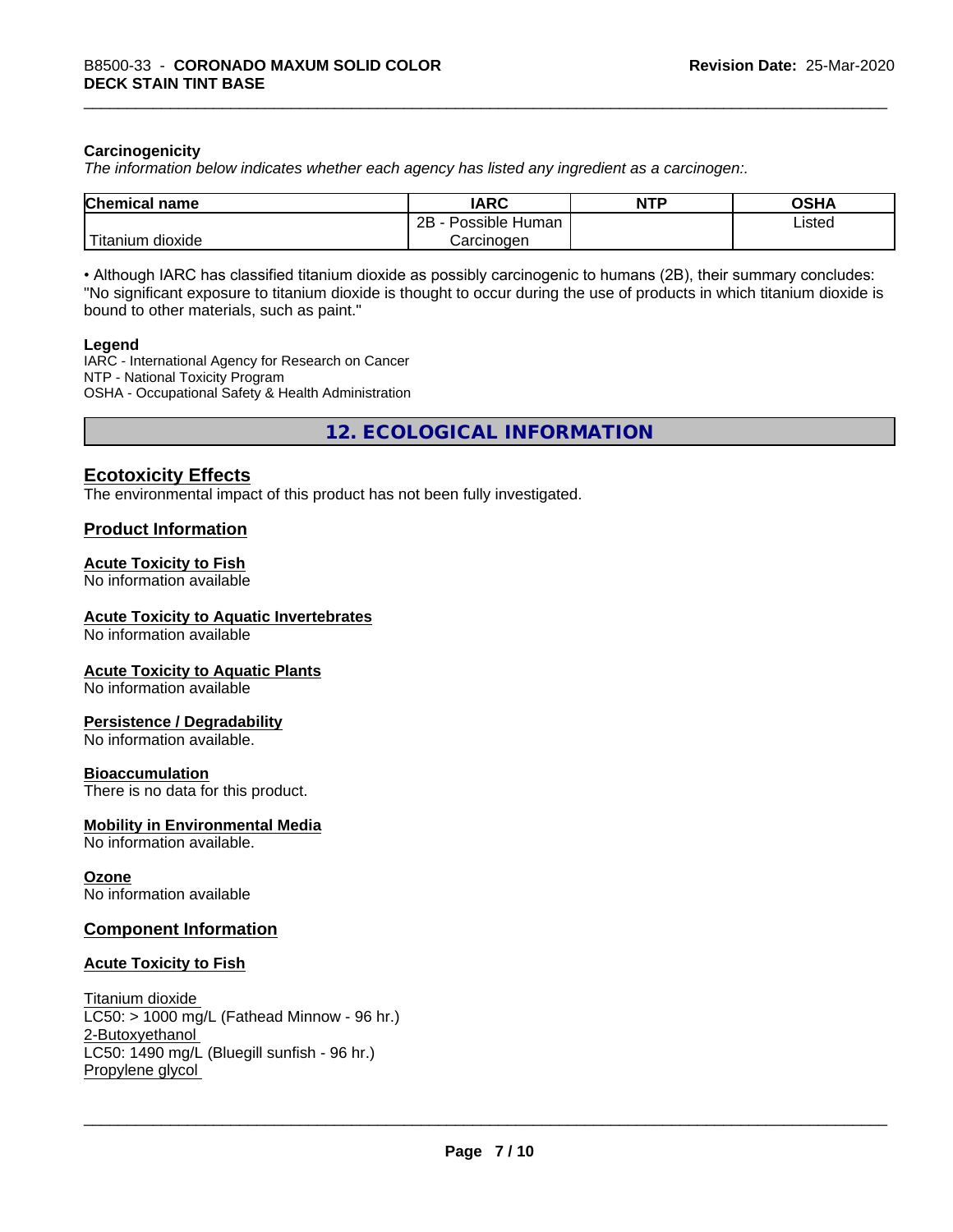LC50: 710 mg/L (Fathead Minnow - 96 hr.) Carbamic acid, 1H-benzimidazol-2-yl-, methyl ester LC50: 1.5 mg/L (Rainbow Trout - 96 hr.)

## **Acute Toxicity to Aquatic Invertebrates**

#### Propylene glycol

EC50: > 10000 mg/L (Daphnia magna - 24 hr.) Carbamic acid, 1H-benzimidazol-2-yl-, methyl ester LC50: 0.22 mg/L (water flea - 48 hr.)

## **Acute Toxicity to Aquatic Plants**

No information available

|                              | 13. DISPOSAL CONSIDERATIONS                                                                                                                                                                                               |
|------------------------------|---------------------------------------------------------------------------------------------------------------------------------------------------------------------------------------------------------------------------|
| <b>Waste Disposal Method</b> | Dispose of in accordance with federal, state, and local regulations. Local<br>requirements may vary, consult your sanitation department or state-designated<br>environmental protection agency for more disposal options. |
|                              | <b>14. TRANSPORT INFORMATION</b>                                                                                                                                                                                          |
| <b>DOT</b>                   | Not regulated                                                                                                                                                                                                             |
| <b>ICAO / IATA</b>           | Not regulated                                                                                                                                                                                                             |
| IMDG / IMO                   | Not regulated                                                                                                                                                                                                             |
|                              | <b>15. REGULATORY INFORMATION</b>                                                                                                                                                                                         |
|                              |                                                                                                                                                                                                                           |

## **International Inventories**

| <b>TSCA: United States</b> | Yes - All components are listed or exempt. |
|----------------------------|--------------------------------------------|
| <b>DSL: Canada</b>         | Yes - All components are listed or exempt. |

## **Federal Regulations**

#### **SARA 311/312 hazardous categorization**

| Acute health hazard               | N٥  |  |
|-----------------------------------|-----|--|
| Chronic Health Hazard             | Yes |  |
| Fire hazard                       | N٥  |  |
| Sudden release of pressure hazard | N٥  |  |
| Reactive Hazard                   | N٥  |  |

## **SARA 313**

Section 313 of Title III of the Superfund Amendments and Reauthorization Act of 1986 (SARA). This product contains a chemical or chemicals which are subject to the reporting requirements of the Act and Title 40 of the Code of Federal Regulations, Part 372: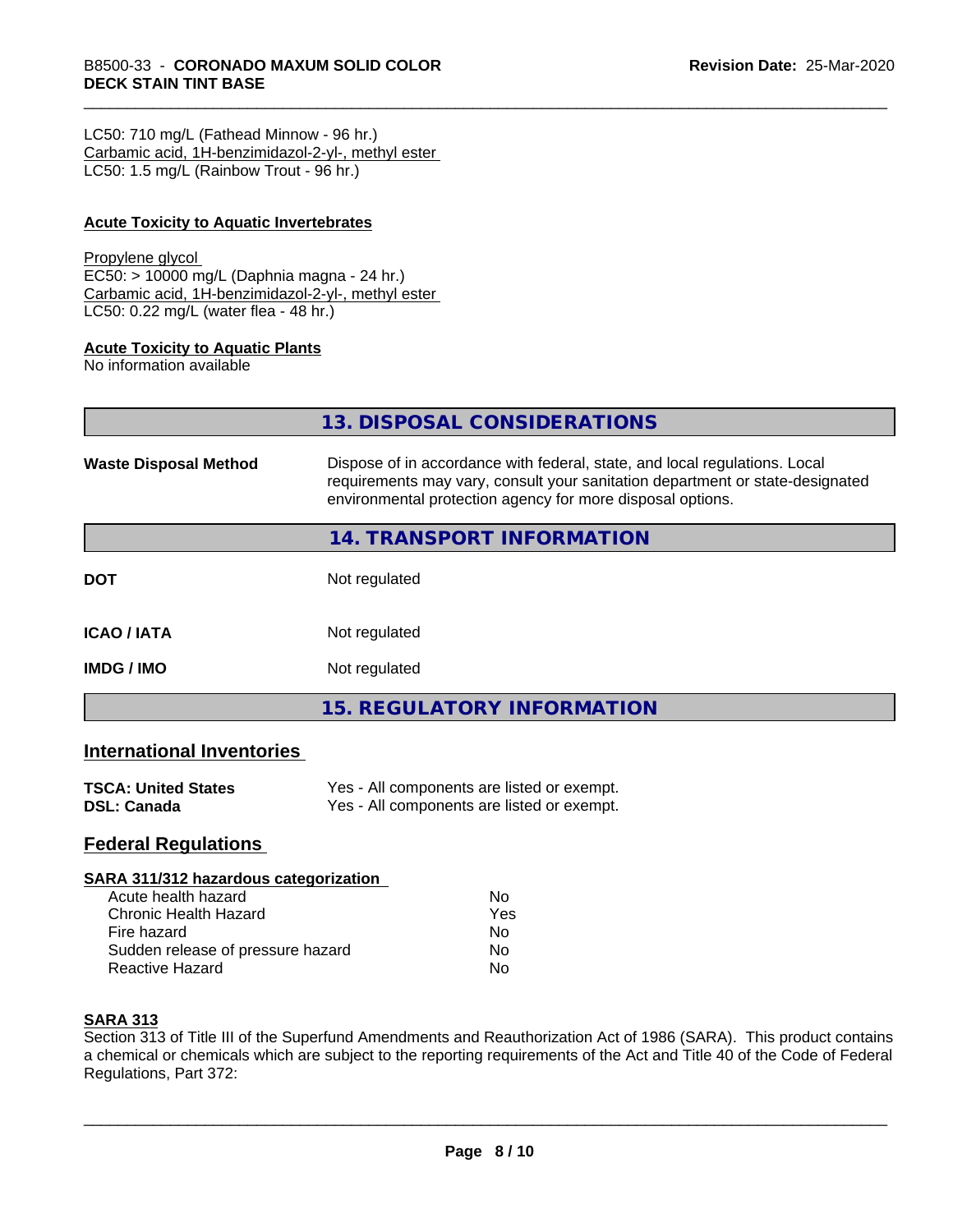| Chemical name   | <b>CAS No.</b> | Weight-% | <b>CERCLA/SARA 313</b><br>(de minimis concentration) |
|-----------------|----------------|----------|------------------------------------------------------|
| 2-Butoxyethanol | 111-76-2       | . .      |                                                      |

#### **Clean Air Act,Section 112 Hazardous Air Pollutants (HAPs) (see 40 CFR 61)** This product contains the following HAPs:

| <b>Chemical name</b> | <b>CAS No.</b> | Weight-% | <b>Hazardous Air Pollutant</b> |
|----------------------|----------------|----------|--------------------------------|
|                      |                |          | (HAP)                          |
| 2-Butoxyethanol      | 111-76-2       | -5       | Listed                         |

## **US State Regulations**

## **California Proposition 65**

**A** WARNING: Cancer and Reproductive Harm– www.P65warnings.ca.gov

## **State Right-to-Know**

| <b>Chemical name</b>                  | <b>Massachusetts</b> | <b>New Jersey</b> | Pennsylvania |
|---------------------------------------|----------------------|-------------------|--------------|
| Titanium dioxide                      |                      |                   |              |
| 2-Butoxvethanol                       |                      |                   |              |
| Kaolin                                |                      |                   |              |
| Carbamic acid, 1H-benzimidazol-2-yl-, |                      |                   |              |
| methyl ester                          |                      |                   |              |

#### **Legend**

X - Listed

## **16. OTHER INFORMATION**

**HMIS** - **Health:** 2\* **Flammability:** 0 **Reactivity:** 0 **PPE:** -

## **HMIS Legend**

- 0 Minimal Hazard
- 1 Slight Hazard
- 2 Moderate Hazard
- 3 Serious Hazard
- 4 Severe Hazard
- \* Chronic Hazard

X - Consult your supervisor or S.O.P. for "Special" handling instructions.

*Note: The PPE rating has intentionally been left blank. Choose appropriate PPE that will protect employees from the hazards the material will present under the actual normal conditions of use.*

*Caution: HMISÒ ratings are based on a 0-4 rating scale, with 0 representing minimal hazards or risks, and 4 representing significant hazards or risks. Although HMISÒ ratings are not required on MSDSs under 29 CFR 1910.1200, the preparer, has chosen to provide them. HMISÒ ratings are to be used only in conjunction with a fully implemented HMISÒ program by workers who have received appropriate HMISÒ training. HMISÒ is a registered trade and service mark of the NPCA. HMISÒ materials may be purchased exclusively from J. J. Keller (800) 327-6868.*